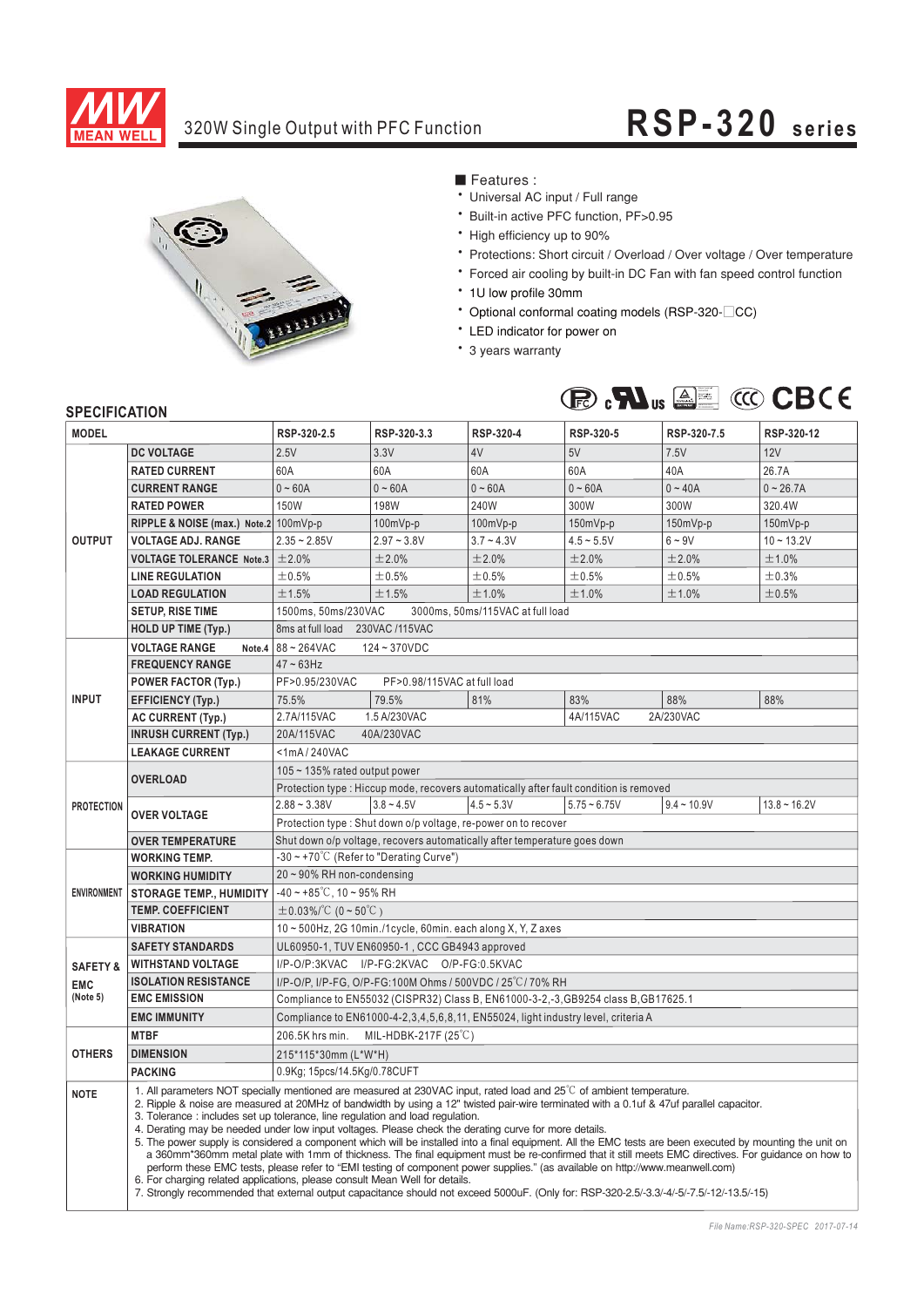

# 320W Single Output with PFC Function **RSP-320 series**



■ Features :

- Universal AC input / Full range
- \* Built-in active PFC function, PF>0.95
- High efficiency up to 90%
- \* Protections: Short circuit / Overload / Over voltage / Over temperature
- \* Forced air cooling by built-in DC Fan with fan speed control function
- 1U low profile 30mm
- \* Optional conformal coating models (RSP-320-<sup>CC</sup>)
- \* LED indicator for power on
- \* 3 years warranty



### **SPECIFICATION**

| <b>MODEL</b>        |                                       | RSP-320-13.5                                                                                                                                                                                                                                                                                                                                                                                                                                                                                                                                                                                                                                                                                                                                                                                                                                                                                                                                                                                                                             | RSP-320-15     | RSP-320-24     | RSP-320-27     | RSP-320-36     | RSP-320-48   |  |  |  |
|---------------------|---------------------------------------|------------------------------------------------------------------------------------------------------------------------------------------------------------------------------------------------------------------------------------------------------------------------------------------------------------------------------------------------------------------------------------------------------------------------------------------------------------------------------------------------------------------------------------------------------------------------------------------------------------------------------------------------------------------------------------------------------------------------------------------------------------------------------------------------------------------------------------------------------------------------------------------------------------------------------------------------------------------------------------------------------------------------------------------|----------------|----------------|----------------|----------------|--------------|--|--|--|
| <b>OUTPUT</b>       | <b>DC VOLTAGE</b>                     | 13.5V                                                                                                                                                                                                                                                                                                                                                                                                                                                                                                                                                                                                                                                                                                                                                                                                                                                                                                                                                                                                                                    | 15V            | <b>24V</b>     | 27V            | 36V            | 48V          |  |  |  |
|                     | <b>RATED CURRENT</b>                  | 23.8A                                                                                                                                                                                                                                                                                                                                                                                                                                                                                                                                                                                                                                                                                                                                                                                                                                                                                                                                                                                                                                    | 21.4A          | 13.4A          | 11.9A          | 8.9A           | 6.7A         |  |  |  |
|                     | <b>CURRENT RANGE</b>                  | $0 - 23.8A$                                                                                                                                                                                                                                                                                                                                                                                                                                                                                                                                                                                                                                                                                                                                                                                                                                                                                                                                                                                                                              | $0 - 21.4A$    | $0 - 13.4A$    | $0 - 11.9A$    | $0 - 8.9A$     | $0 - 6.7A$   |  |  |  |
|                     | <b>RATED POWER</b>                    | 321.3W                                                                                                                                                                                                                                                                                                                                                                                                                                                                                                                                                                                                                                                                                                                                                                                                                                                                                                                                                                                                                                   | 321W           | 321.6W         | 321.3W         | 320.4W         | 321.6W       |  |  |  |
|                     | RIPPLE & NOISE (max.) Note.2 150mVp-p |                                                                                                                                                                                                                                                                                                                                                                                                                                                                                                                                                                                                                                                                                                                                                                                                                                                                                                                                                                                                                                          | 150mVp-p       | 150mVp-p       | 200mVp-p       | 220mVp-p       | 240mVp-p     |  |  |  |
|                     | <b>VOLTAGE ADJ. RANGE</b>             | $12 - 15V$                                                                                                                                                                                                                                                                                                                                                                                                                                                                                                                                                                                                                                                                                                                                                                                                                                                                                                                                                                                                                               | $13.5 - 18V$   | $20 - 26.4V$   | $26 - 31.5V$   | $32.4 - 39.6V$ | $41 - 56V$   |  |  |  |
|                     | <b>VOLTAGE TOLERANCE Note.3</b>       | ±1.0%                                                                                                                                                                                                                                                                                                                                                                                                                                                                                                                                                                                                                                                                                                                                                                                                                                                                                                                                                                                                                                    | ±1.0%          | ±1.0%          | ±1.0%          | ±1.0%          | ±1.0%        |  |  |  |
|                     | <b>LINE REGULATION</b>                | ±0.3%                                                                                                                                                                                                                                                                                                                                                                                                                                                                                                                                                                                                                                                                                                                                                                                                                                                                                                                                                                                                                                    | ±0.3%          | ±0.2%          | ±0.2%          | ±0.2%          | ±0.2%        |  |  |  |
|                     | <b>LOAD REGULATION</b>                | ±0.5%                                                                                                                                                                                                                                                                                                                                                                                                                                                                                                                                                                                                                                                                                                                                                                                                                                                                                                                                                                                                                                    | ±0.5%          | ±0.5%          | ±0.5%          | ±0.5%          | ±0.5%        |  |  |  |
|                     | <b>SETUP, RISE TIME</b>               | 1500ms, 50ms/230VAC<br>3000ms, 50ms/115VAC at full load                                                                                                                                                                                                                                                                                                                                                                                                                                                                                                                                                                                                                                                                                                                                                                                                                                                                                                                                                                                  |                |                |                |                |              |  |  |  |
|                     | <b>HOLD UP TIME (Typ.)</b>            | 8ms at full load<br>230VAC /115VAC                                                                                                                                                                                                                                                                                                                                                                                                                                                                                                                                                                                                                                                                                                                                                                                                                                                                                                                                                                                                       |                |                |                |                |              |  |  |  |
|                     | <b>VOLTAGE RANGE</b><br>Note.4        | 88~264VAC<br>124~370VDC                                                                                                                                                                                                                                                                                                                                                                                                                                                                                                                                                                                                                                                                                                                                                                                                                                                                                                                                                                                                                  |                |                |                |                |              |  |  |  |
| <b>INPUT</b>        | <b>FREQUENCY RANGE</b>                | $47 \sim 63$ Hz                                                                                                                                                                                                                                                                                                                                                                                                                                                                                                                                                                                                                                                                                                                                                                                                                                                                                                                                                                                                                          |                |                |                |                |              |  |  |  |
|                     | <b>POWER FACTOR (Typ.)</b>            | PF>0.95/230VAC<br>PF>0.98/115VAC at full load                                                                                                                                                                                                                                                                                                                                                                                                                                                                                                                                                                                                                                                                                                                                                                                                                                                                                                                                                                                            |                |                |                |                |              |  |  |  |
|                     | <b>EFFICIENCY (Typ.)</b>              | 88%                                                                                                                                                                                                                                                                                                                                                                                                                                                                                                                                                                                                                                                                                                                                                                                                                                                                                                                                                                                                                                      | 88.5%          | 89%            | 89%            | 89.5%          | 90%          |  |  |  |
|                     | AC CURRENT (Typ.)                     | 2A/230VAC<br>4A/115VAC                                                                                                                                                                                                                                                                                                                                                                                                                                                                                                                                                                                                                                                                                                                                                                                                                                                                                                                                                                                                                   |                |                |                |                |              |  |  |  |
|                     | <b>INRUSH CURRENT (Typ.)</b>          | 20A/115VAC<br>40A/230VAC                                                                                                                                                                                                                                                                                                                                                                                                                                                                                                                                                                                                                                                                                                                                                                                                                                                                                                                                                                                                                 |                |                |                |                |              |  |  |  |
|                     | <b>LEAKAGE CURRENT</b>                | $<$ 1mA/240VAC                                                                                                                                                                                                                                                                                                                                                                                                                                                                                                                                                                                                                                                                                                                                                                                                                                                                                                                                                                                                                           |                |                |                |                |              |  |  |  |
|                     | <b>OVERLOAD</b>                       | $105 - 135\%$ rated output power                                                                                                                                                                                                                                                                                                                                                                                                                                                                                                                                                                                                                                                                                                                                                                                                                                                                                                                                                                                                         |                |                |                |                |              |  |  |  |
|                     |                                       | Protection type: Hiccup mode, recovers automatically after fault condition is removed                                                                                                                                                                                                                                                                                                                                                                                                                                                                                                                                                                                                                                                                                                                                                                                                                                                                                                                                                    |                |                |                |                |              |  |  |  |
| <b>PROTECTION</b>   | <b>OVER VOLTAGE</b>                   | $15.7 - 18.4V$                                                                                                                                                                                                                                                                                                                                                                                                                                                                                                                                                                                                                                                                                                                                                                                                                                                                                                                                                                                                                           | $18.8 - 21.8V$ | $27.6 - 32.4V$ | $32.9 - 38.3V$ | $41.4 - 48.6V$ | $58.4 - 68V$ |  |  |  |
|                     |                                       | Protection type : Shut down o/p voltage, re-power on to recover                                                                                                                                                                                                                                                                                                                                                                                                                                                                                                                                                                                                                                                                                                                                                                                                                                                                                                                                                                          |                |                |                |                |              |  |  |  |
|                     | <b>OVER TEMPERATURE</b>               | Shut down o/p voltage, recovers automatically after temperature goes down                                                                                                                                                                                                                                                                                                                                                                                                                                                                                                                                                                                                                                                                                                                                                                                                                                                                                                                                                                |                |                |                |                |              |  |  |  |
| <b>ENVIRONMENT</b>  | <b>WORKING TEMP.</b>                  | $-30 \sim +70^{\circ}$ C (Refer to "Derating Curve")                                                                                                                                                                                                                                                                                                                                                                                                                                                                                                                                                                                                                                                                                                                                                                                                                                                                                                                                                                                     |                |                |                |                |              |  |  |  |
|                     | <b>WORKING HUMIDITY</b>               | 20~90% RH non-condensing                                                                                                                                                                                                                                                                                                                                                                                                                                                                                                                                                                                                                                                                                                                                                                                                                                                                                                                                                                                                                 |                |                |                |                |              |  |  |  |
|                     | <b>STORAGE TEMP., HUMIDITY</b>        | $-40 \sim +85^{\circ}$ C, 10 ~ 95% RH                                                                                                                                                                                                                                                                                                                                                                                                                                                                                                                                                                                                                                                                                                                                                                                                                                                                                                                                                                                                    |                |                |                |                |              |  |  |  |
|                     | <b>TEMP. COEFFICIENT</b>              | $\pm$ 0.03%/°C (0~50°C)                                                                                                                                                                                                                                                                                                                                                                                                                                                                                                                                                                                                                                                                                                                                                                                                                                                                                                                                                                                                                  |                |                |                |                |              |  |  |  |
|                     | <b>VIBRATION</b>                      | 10~500Hz, 2G 10min./1cycle, 60min. each along X, Y, Z axes                                                                                                                                                                                                                                                                                                                                                                                                                                                                                                                                                                                                                                                                                                                                                                                                                                                                                                                                                                               |                |                |                |                |              |  |  |  |
|                     | <b>SAFETY STANDARDS</b>               | UL60950-1, TUV EN60950-1, CCC GB4943 approved                                                                                                                                                                                                                                                                                                                                                                                                                                                                                                                                                                                                                                                                                                                                                                                                                                                                                                                                                                                            |                |                |                |                |              |  |  |  |
| <b>SAFETY &amp;</b> | <b>WITHSTAND VOLTAGE</b>              | I/P-O/P:3KVAC I/P-FG:2KVAC O/P-FG:0.5KVAC                                                                                                                                                                                                                                                                                                                                                                                                                                                                                                                                                                                                                                                                                                                                                                                                                                                                                                                                                                                                |                |                |                |                |              |  |  |  |
| <b>EMC</b>          | <b>ISOLATION RESISTANCE</b>           | I/P-O/P, I/P-FG, O/P-FG:100M Ohms / 500VDC / 25°C/70% RH                                                                                                                                                                                                                                                                                                                                                                                                                                                                                                                                                                                                                                                                                                                                                                                                                                                                                                                                                                                 |                |                |                |                |              |  |  |  |
| (Note 5)            | <b>EMC EMISSION</b>                   | Compliance to EN55032 (CISPR32) Class B, EN61000-3-2,-3, GB9254 class B, GB17625.1                                                                                                                                                                                                                                                                                                                                                                                                                                                                                                                                                                                                                                                                                                                                                                                                                                                                                                                                                       |                |                |                |                |              |  |  |  |
|                     | <b>EMC IMMUNITY</b>                   | Compliance to EN61000-4-2,3,4,5,6,8,11, EN55024, light industry level, criteria A                                                                                                                                                                                                                                                                                                                                                                                                                                                                                                                                                                                                                                                                                                                                                                                                                                                                                                                                                        |                |                |                |                |              |  |  |  |
|                     | <b>MTBF</b>                           | MIL-HDBK-217F (25°C)<br>206.5K hrs min.                                                                                                                                                                                                                                                                                                                                                                                                                                                                                                                                                                                                                                                                                                                                                                                                                                                                                                                                                                                                  |                |                |                |                |              |  |  |  |
| <b>OTHERS</b>       | <b>DIMENSION</b>                      | 215*115*30mm (L*W*H)                                                                                                                                                                                                                                                                                                                                                                                                                                                                                                                                                                                                                                                                                                                                                                                                                                                                                                                                                                                                                     |                |                |                |                |              |  |  |  |
|                     | <b>PACKING</b>                        | 0.9Kg; 15pcs/14.5Kg/0.78CUFT                                                                                                                                                                                                                                                                                                                                                                                                                                                                                                                                                                                                                                                                                                                                                                                                                                                                                                                                                                                                             |                |                |                |                |              |  |  |  |
| <b>NOTE</b>         |                                       | 1. All parameters NOT specially mentioned are measured at 230VAC input, rated load and $25^{\circ}$ C of ambient temperature.<br>2. Ripple & noise are measured at 20MHz of bandwidth by using a 12" twisted pair-wire terminated with a 0.1uf & 47uf parallel capacitor.<br>3. Tolerance : includes set up tolerance, line regulation and load regulation.<br>4. Derating may be needed under low input voltages. Please check the derating curve for more details.<br>5. The power supply is considered a component which will be installed into a final equipment. The final equipment must be re-confirmed that it still meets<br>EMC directives. For quidance on how to perform these EMC tests, please refer to "EMI testing of component power supplies."<br>(as available on http://www.meanwell.com)<br>6. For charging related applications, please consult Mean Well for details.<br>7. Strongly recommended that external output capacitance should not exceed 5000uF. (Only for: RSP-320-2.5/-3.3/-4/-5/-7.5/-12/-13.5/-15) |                |                |                |                |              |  |  |  |